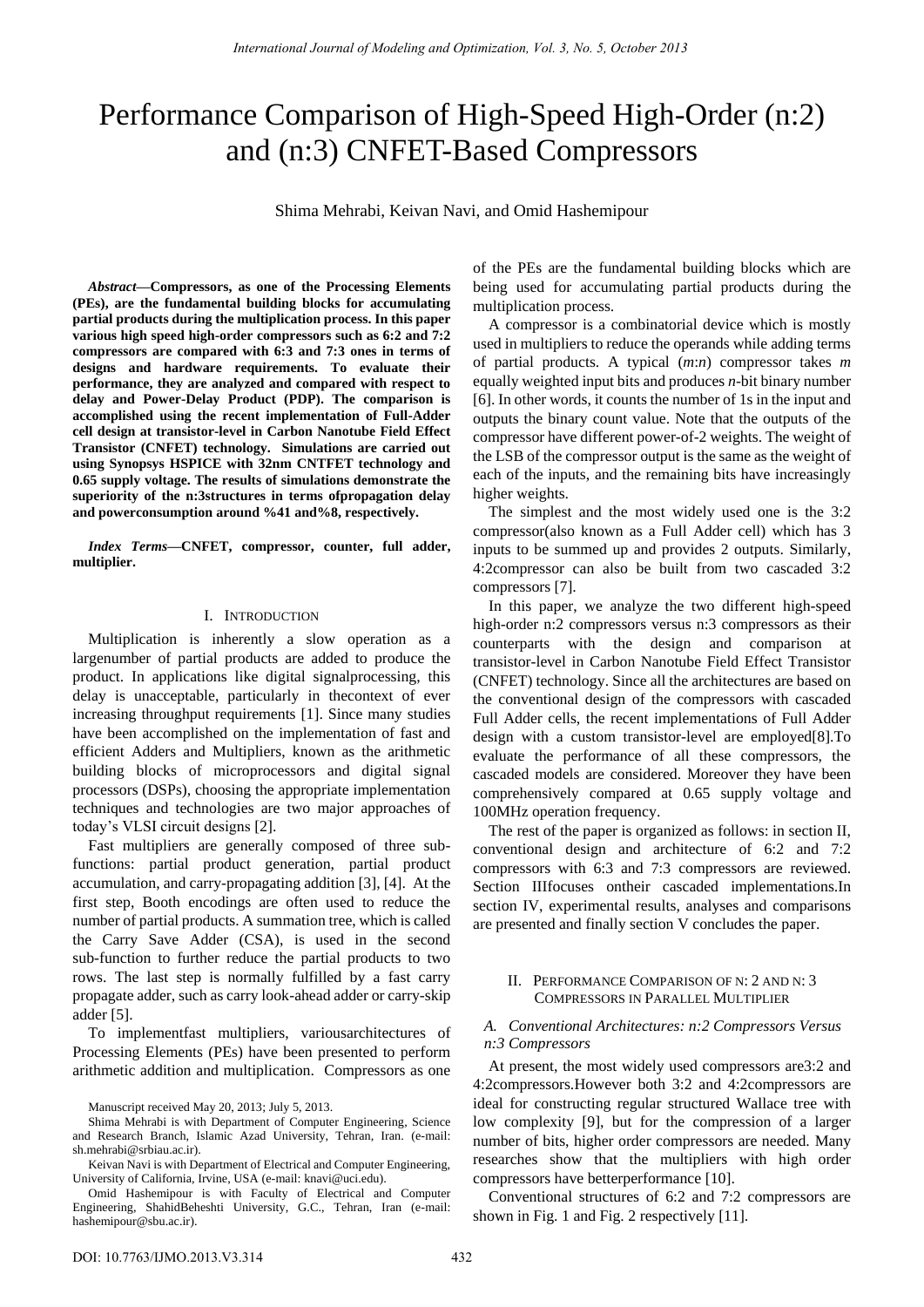

Fig. 1. Block diagram of 6:2 compressor.



Fig. 2. Block diagram of 7:2 compressor.

As it depicted in Fig.1and Fig.2, there are six and seven primary inputs with twocarry inputs  $(C_{in})$ from column  $(k-1)$ and (*k-2*) for 6:2 and 7:2 compressors respectively [12]. They also generate two primary outputs, denoted by  $2^k$  and  $2^{k+1}$ , reflecting their weights and two outgoing carries  $(C_{out})$ 2<sup>k+1</sup> and 2<sup>k+2</sup> to column, (*k+l*) and (*k+2*) respectively. 6:3 compressor essentially comprises of a combinational logic circuit with six inputs and three outputs. Similarly, 7:3 compressor with seven primary inputs comprises and three outputs. According to Fig.3, the conventional 6:3 and 7:3 compressors consist of three Full-Adder cells with one Half-Adder and four Full-Adder cells which are cascaded.



Fig. 2. Block diagrams of (a) 6:3 and (b)7:3 compressors.

As it obvious from the Fig. 2, there are no carry-in and

carry-out signals for 6:3 and 7:3 compressors. Therefore, this is the great advantage to reduced carry-in and carry-out signals which cause extra interconnections, more power dissipation, coupling effects, and routing difficulties. Moreover, the entire required hardware is computed. One Full Adder cell is eliminated in both 6:3 and 7:3 architectures when compared with their counterparts 6:2 and 7:2 compressors (Table I).

| Compressors | Full Adder | Half Adder |
|-------------|------------|------------|
|             |            |            |
|             |            |            |
| 7.1         |            |            |
|             |            |            |

*B. Discussions: Performance Analysis on Cascade Models* 

6:2 and 7:2 compressorsare used for partial product reduction [10]. So, one row of 6:2 and 7:2 compressors can reduce 6 and 7 rows of partialproducts into two rows. Fig. 3 shows how 4 columns outof the 6 rows of partial product array are reduced by 4 6:2 compressors in  $16\times16$ -bit multiplication process.



Fig. 3. Partial product reduction.

Fig. 4 and Fig. 5 depictthe implementations of two cascaded 6:2 compressors and 7:2 compressors using 3:2 counters.



Fig. 4. Two cascaded 6:2 compressors in parallel manner.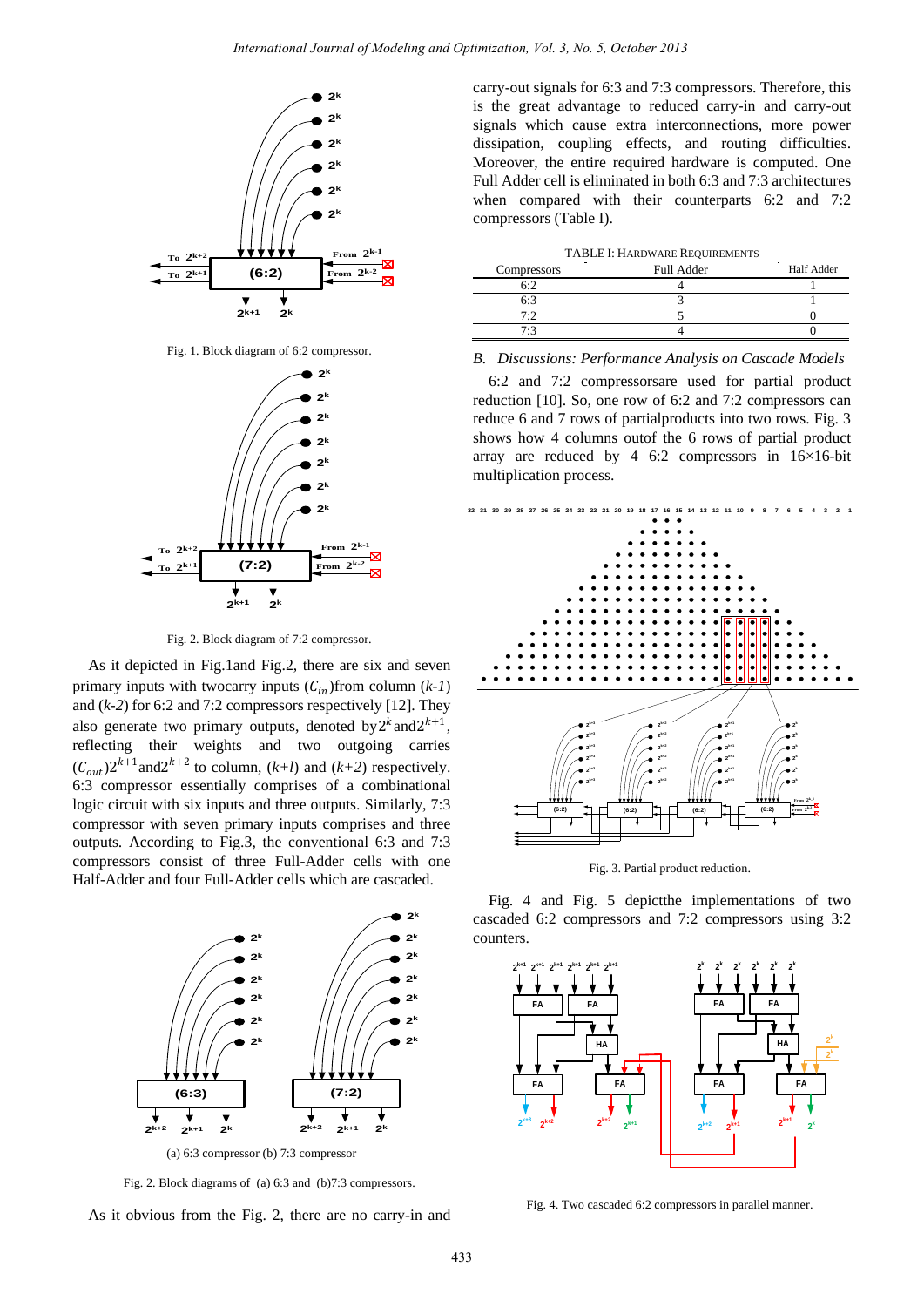

Fig. 5. Two cascaded 6:2 compressors in parallel manner.

It is obvious that the most important thingthat effect on the performance of the second cascaded 6:2 compressor is all the carry-in signals must be valid if needed.Considering either the second primary output signal or the first outgoing carries signal  $(C_{out})$  of the first 6<sup>th</sup> column (Fig. 4) as the two input carry, delay increases in both cases

In this case, if all the inputs employed to both compressors at time  $\tau_0$ , the delay of second compressor is not just the delay of two Full Adder (FA) cells and one Half Adder (HA). Since the last FA cell of the second cascaded 6:2 compressor needs all the two carry-in signals at time  $\tau$ 2, they would be available at time  $\tau$ 3. So, the second cascaded compressors would tolerate delayed signals from its neighbor and the critical path of the second cascaded compressor is the delay of  $3Sum + 1C_{out}$ .

Accordingly, this is the same scenario for two cascaded 7:2 compressors. The mentioned problem for the two cascaded 6:3 and 7:3 compressors do not exist because there are no carry-in /carry-out signals to make dependency between their cascaded models (Fig.6).



Fig. 6. Conventional structure of (a) 6:3 and (b)7:3 compressors.

Table II exhibits a comparison of the maximum delays of all mentioned compressors.

| TABLE II: DELAY COMPARISON (N:2 COMPRESSORS VS. N:3 COMPRESSORS) |                                           |  |
|------------------------------------------------------------------|-------------------------------------------|--|
| <b>COMPRESORS</b>                                                | Delay (Based-on Sum & Cout)               |  |
| 6:2                                                              | $3 * t_{p_{sum}} + 1 * t_{p_{cout (HA)}}$ |  |
| 6.3                                                              | $2 * t_{p sum} + 1 * t_{p count (HA)}$    |  |
| 7:2                                                              | $3 * t_{p.sum} + 1 * t_{p cout (FA)}$     |  |
| 7.3                                                              | $2 * t_{p sum} + 1 * t_{p count (FA)}$    |  |

#### III. SIMULATION RESULTS

### *A. Technology Constraints*

Since dimensional down scaling of CMOS transistors is reaching its fundamental physical limits, various researches have been actively carried out to find an alternative way to continue following Moore's law [13]. Among many candidate emerging technologies, CNFET is a promising technology to be extended, due to three main reasons: First, the operation principle and the device structure are similar to current CMOS devices and it is possible to reuse the established CMOS design infrastructure. Second, it is also possible to reutilize CMOS fabrication process. The last but not the least is that CNFET has the best experimentally demonstrated device current carrying ability up to now [14].

Based on many reported technical literature, CNFETs have superior properties such as excellent current handling capabilities and high thermal conductivity [13]-[15]. Because of their miniaturized dimensions, they are implemented as a reliable switch with much less power than a silicon-based device to response of increasing sensitivity to voltage scaling variations in today's VLSI circuit designs. The unique feature which makes difference CNTFETs form MOSFETs is the threshold voltage which can be controlled by changing the chirality vector or the diameter of the CNTs [16]. This feature makes easier the design process of the VLSI circuits.

Moreover, simulation results confirm more improvement in performance metrics such as delay, power and Power-Delay-Product (PDP) over MOSFET-based gates. Additionally, excellent robustness to Process, Voltage, and Temperature (PVT) variations is obtained [17].

## *B. Simulation-Based Performance Comparison*

In this section, the two 6:2 and 7:2 compressors are analyzed and compared with the two 6:3 and 7:3 compressors as their counterpart. Simulations are carried out using Synopsys HSPICE simulator tool with 32nm CMOS technology for CMOS circuits and the Compact SPICE Model [17,18] for 32nm CNTFET-based circuits, including all non-idealities. This standard model has been designed for unipolar, MOSFET-like CNFET devices, in which each transistor may have one or more CNTs. This model also considers Schottky Barrier Effects, Parasitics, including CNT, Drain/Source, and Gate resistances and capacitances and CNT Charge Screening Effects. The parameters of the CNFET model and their values, with brief descriptions, are shown in Table III.

| <b>TABLE III: CNFET MODEL PARAMETERS</b> |                                                                          |              |  |
|------------------------------------------|--------------------------------------------------------------------------|--------------|--|
| <b>Parameter</b>                         | <b>Description</b>                                                       | <b>Value</b> |  |
| -ch                                      | Physical channel length                                                  | 32nm         |  |
| $L_{\text{geff}}$                        | The mean free path in the intrinsic<br>CNT channel                       | 100nm        |  |
| $L_{ss}$                                 | The length of doped CNT<br>source-side extension region                  | 32nm         |  |
| $L_{dd}$                                 | The length of doped CNT drain-side<br>extension region                   | 32nm         |  |
| $K_{gate}$                               | The dielectric constant of high-k top<br>gate dielectric material        | 16           |  |
| $T_{ox}$                                 | The thickness of high-k top gate<br>dielectric material                  | 4nm          |  |
| $\mathrm{C_{sub}}$                       | The coupling capacitance between<br>the channel region and the substrate | 20pF/m       |  |
| Efi                                      | The Fermi level of the doped S/D<br>tube                                 | 6eV          |  |